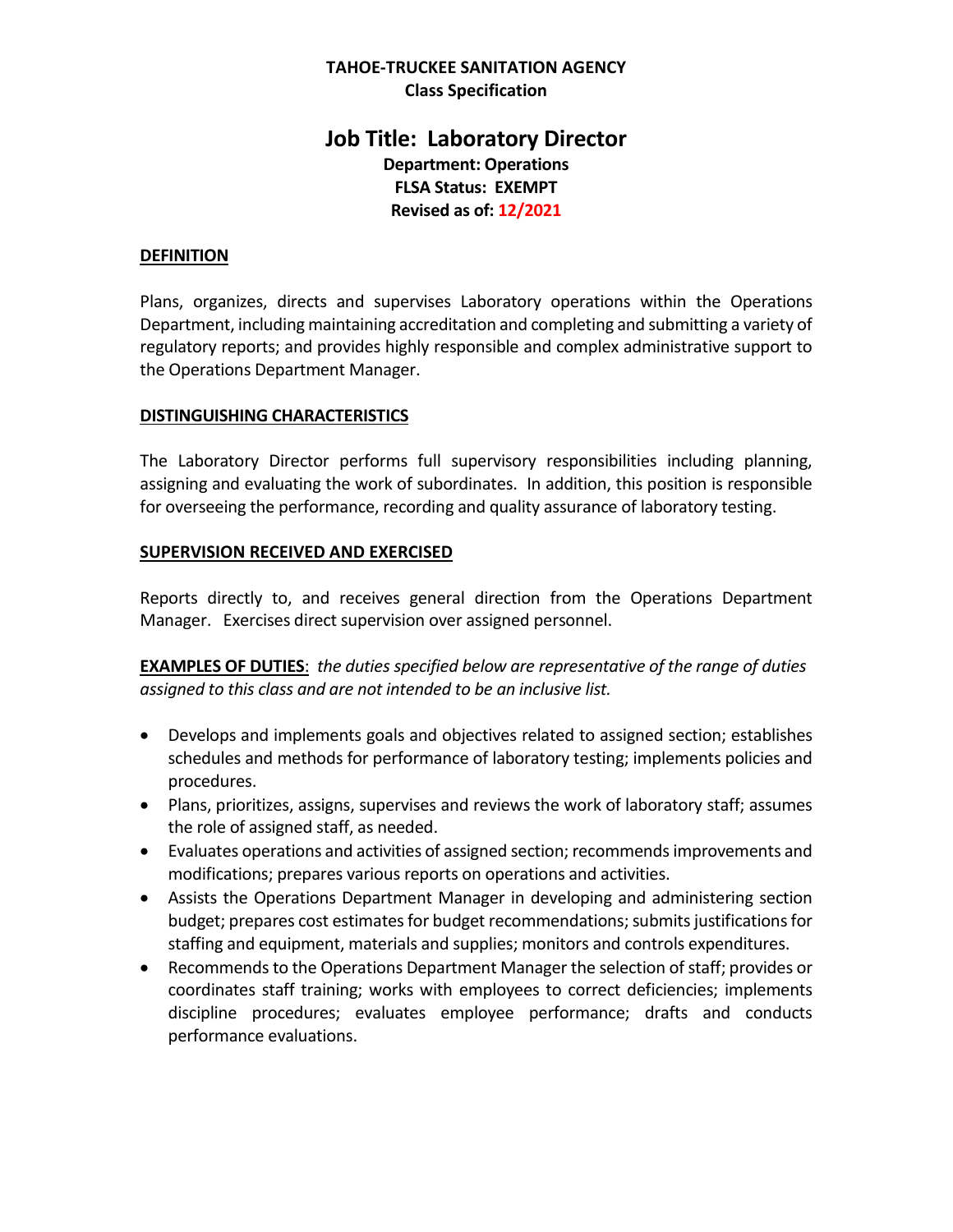- Develops, revises and updates standard operating procedures (SOPs) and quality assurance program (including manual) per Environmental Laboratory Accreditation Program (ELAP) standards; ensures all requirements are met; reviews and approves data for use in regulatory reporting; enters data and maintains detailed records; posts analytical results, ensures all local and state requirements are met for accreditation purposes.
- Develops, revises and updates Agency Chemical Hygiene Plan.
- Develop, revise and update The National Environmental Laboratory Accreditation Program (NELAC) Institute (TNI) standards in preparation of future implementation.
- Coordinates, schedules, and performs sampling for routine and special project sampling for in-house testing, off-site sampling, and testing performed by contracted outside laboratories; provides drinking water testing services to other local agencies and clients; monitors and reviews test results; investigates and resolves inconsistent data or concerns.
- Coordinates and provides training for Operators, Operations Department Manager, Chief Plant Operator, Operations Supervisor and Operations Shift Supervisors as needed, to demonstrate capability per ELAP requirements.
- Tracks and purchases laboratory chemicals, supplies, equipment and parts; ensures equipment maintenance protocols are followed; determines need for, requests, and coordinates maintenance and repair of laboratory equipment; works with staff and technical support to troubleshoot and repair laboratory analyzers and equipment as needed.
- Assists operations staff with developing and revising strategies to optimize plant performance. Immediately reports any test result abnormalities to the Chief Plant Operator and Operations Department Manager.
- Ensures safety program is implemented; trains laboratory staff and general plant staff on safety requirements; maintains Safety Data Sheets and coordinates for hazardous waste handling and other safety requirements and protocols.
- Conducts research and prepares technical and administrative reports and studies; prepares written correspondence as necessary.
- May collect field and composite samples and data and transport according to prescribed protocols; may perform field sampling at off-site locations.
- Represents the Agency with dignity, integrity, and the spirit of cooperation in all relations with staff and the public.
- Builds and maintains positive working relationships with co-workers, other Agency employees and the public using principles of good customer service.
- Supervises the Operations staff when they are performing analyst work in the laboratory involving sampling, testing, recording, and quality assurance of required tests under the laboratory's ELAP certification.
- Performs related duties as assigned.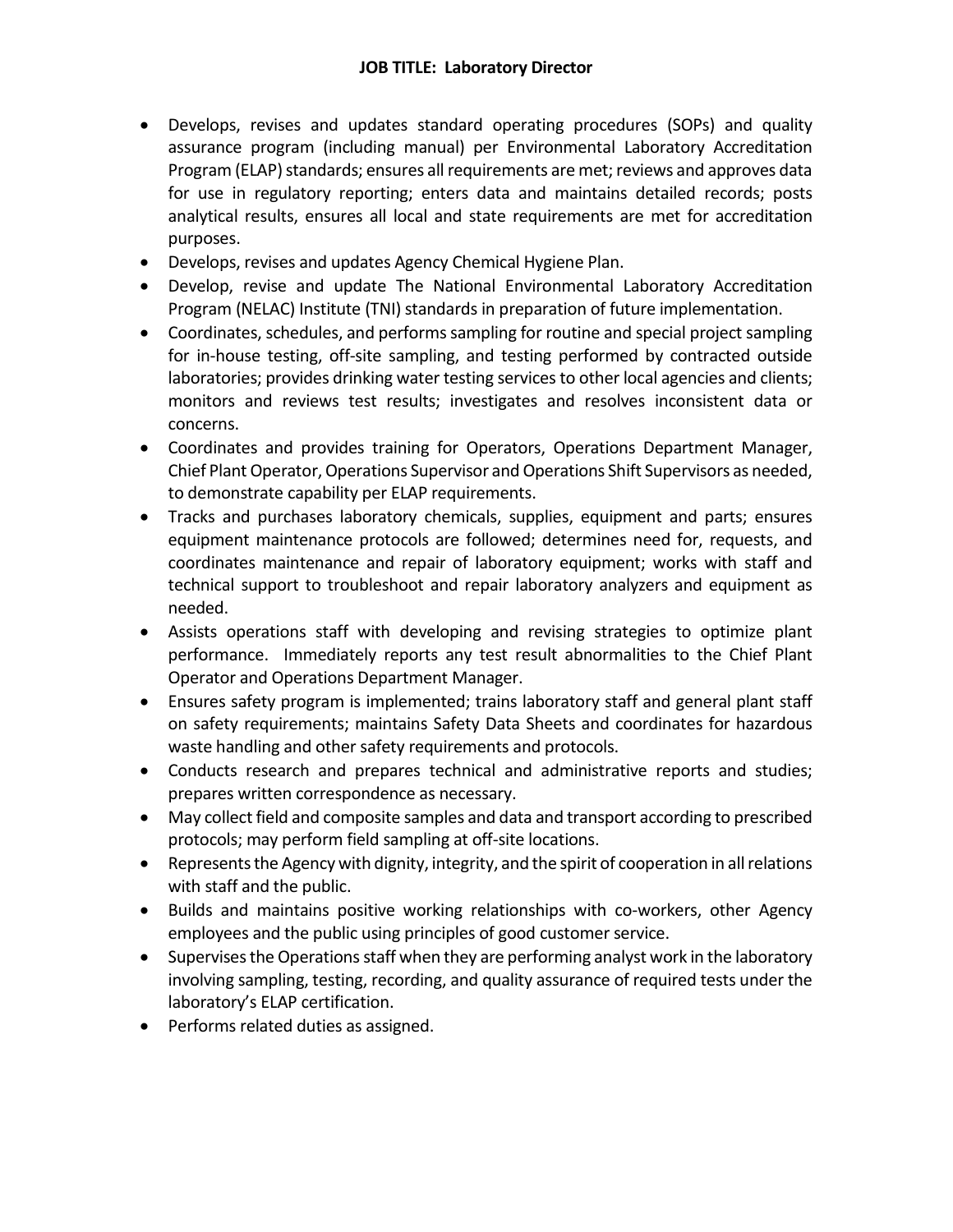# **QUALIFICATIONS**

#### **Knowledge of:**

- Principles, practices and procedures for biological, chemical, bacteriological and physical testing and analyses of water and wastewater including proper sampling procedures and EPA approved methods as dictated in Standard Methods.
- Principles and practices of research, analysis and laboratory functions as they relate to water and wastewater.
- Methods and procedures for the operation of laboratory instrumentation used in water and wastewater analysis.
- Principles and practices of supervision, training and evaluating performance.
- Principles and practices of budget monitoring.
- Principles and practices of safety management.
- Pertinent local, State and Federal laws, ordinances and rules.
- Modern office practices, methods, and computer equipment including relevant software programs.
- Operation of office equipment including personal computers, fax machines, copiers, printers, telephones, voicemail and e-mail systems, etc.
- Oral and written communication skills; business English including vocabulary, spelling, and correct grammatical usage and punctuation.
- Safe work practices.
- Principles and practices of customer service.

# **Ability to:**

- Organize, implement and direct Laboratory operations/activities.
- On an ongoing basis, know and understand all requirements and essential aspects of the job including laws, regulations, rules and codes related to area of assignment; know and observe safety rules and identify hazards; intermittently locate, analyze, detect and diagnose problem equipment and determine solutions; train and explain processes to others; when so assigned, observe performance and input into review and evaluation of the work of others; problem solve issues related to area of assignment; remember various processes and requirements and how to operate equipment; intermittently access, review, and interpret and adjust or enter data on work orders, reports and other documents; identify, interpret and communicate technical and numerical information.
- Interpret and explain pertinent Agency and department policies and procedures.
- Assist in the development and monitoring of an assigned program budget.
- Develop and recommend policies and procedures related to assigned operations.
- Perform analysis of standard laboratory tests including using instrumentation, running calibrations, weighing, measuring, making standards, analyzing and interpreting reports and results.
- Perform mathematical, statistical, geometric and algebraic calculations common to water quality control laboratory analysis.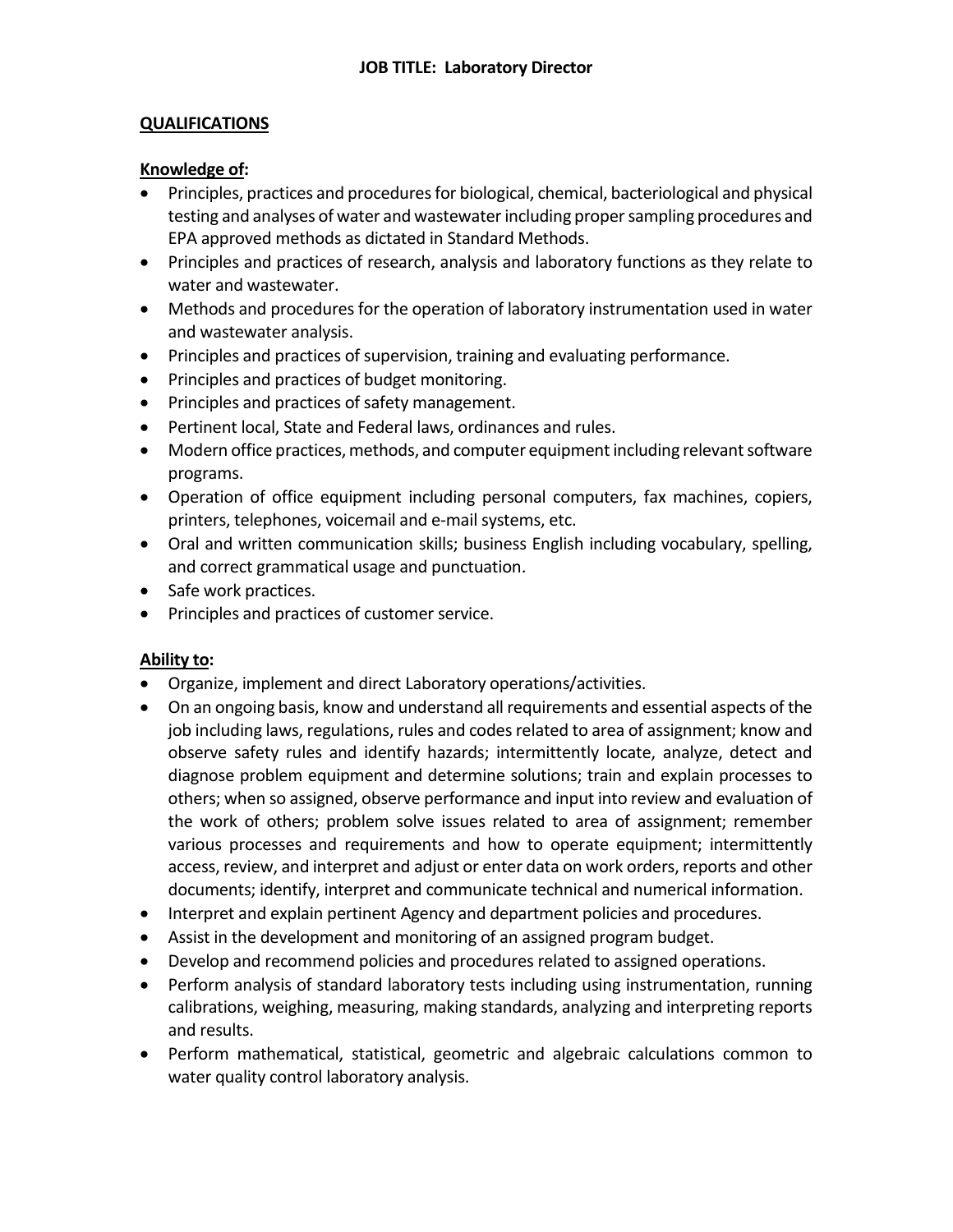- Understand and carry out oral and written instructions, and prioritize workload to meet deadlines.
- Read, write and comprehend the English language at a level necessary for effective job performance, exercising correct English usage, vocabulary, spelling, grammar and punctuation.
- Communicate effectively, tactfully and positively in both oral and written form.
- Operate and use modern office equipment and technology, including computers and applicable software.
- Collect field and composite samples and data and transports according to prescribed protocols.
- Safely operate a snowmobile, ATV, or vehicle with chains installed, in inclement weather conditions.
- Maintain regular attendance and adhere to prescribed work schedule to conduct job responsibilities.
- Utilize appropriate safety procedures and practices for assigned duties.
- Supervise, train and evaluate performance of assigned staff.
- Establish and maintain effective working relationships with those contacted in the course of work.
- Contribute effectively to the accomplishment of Agency goals, objectives and activities.

# **Experience and/or Education:**

Any combination of experience and training that would provide the required knowledge and abilities is qualifying. A typical way to obtain the required knowledge and abilities would be:

# **Experience:**

Six years of increasingly responsible experience in the analysis of water, wastewater, solid waste, hazardous waste or other environmental samples; including three years providing technical and functional supervision over assigned personnel.

# **Education:**

Equivalent to a Bachelor's degree from an accredited college or university with major course work in chemistry, biochemistry, biology, microbiology, environmental, sanitary or public health engineering, natural or physical science.

In lieu of the minimum educational requirements, which are highly desirable, the candidate must possess a CWEA Grade III Laboratory Analyst Certificate.

# **SPECIAL QUALIFICATIONS**

# **License and Certificate:**

Possession of a valid California or Nevada Class C Driver License is required at time of appointment.